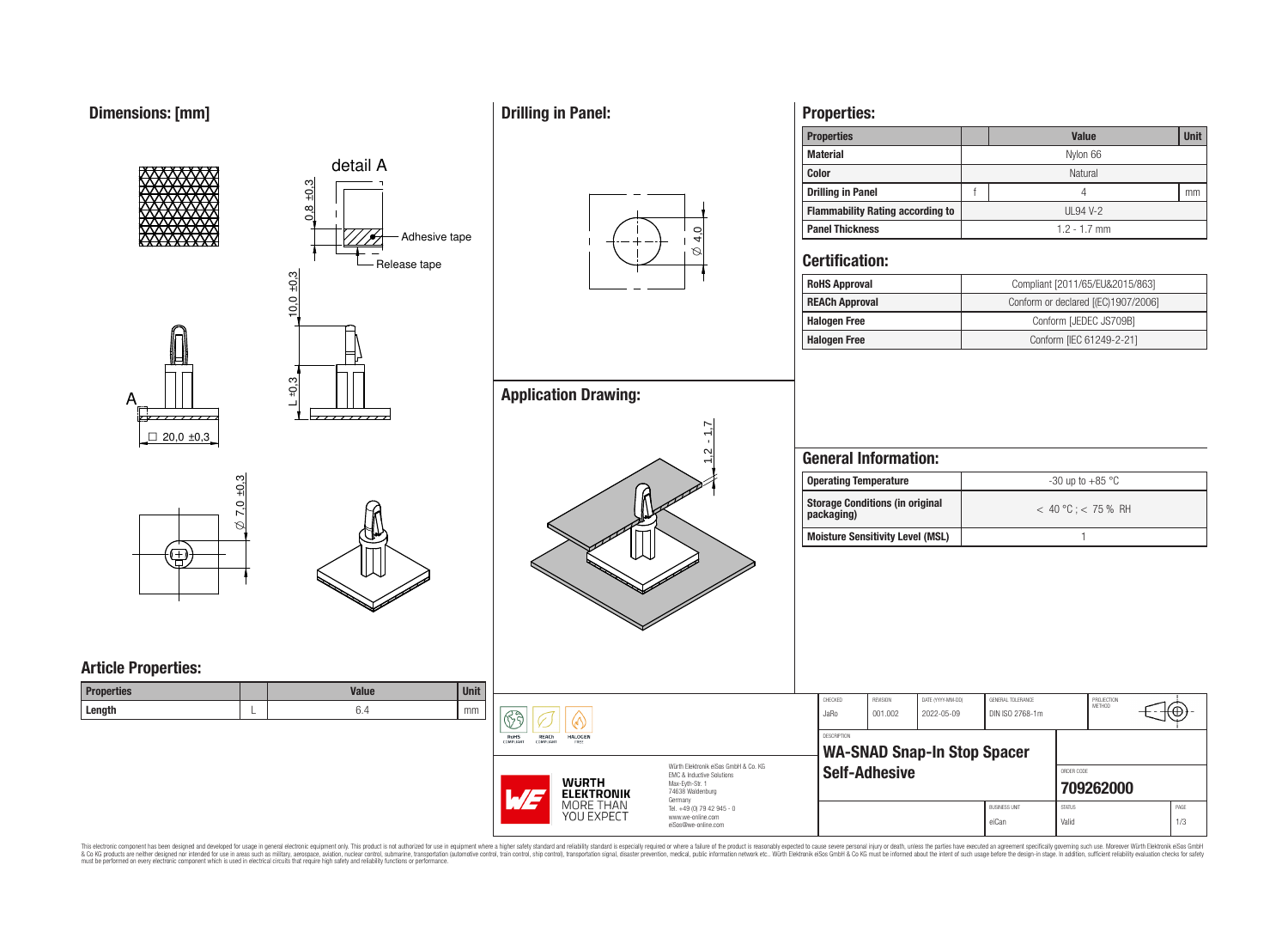# **Cautions and Warnings:**

# **The following conditions apply to all goods within the product series of WA-SNAD of Würth Elektronik eiSos GmbH & Co. KG:**

### **General:**

- This mechanical component is designed and manufactured for use in general electronic equipment.
- Würth Elektronik must be asked for written approval (following the PPAP procedure) before incorporating the components into any equipment in fields such as military, aerospace, aviation, nuclear control, submarine, transportation (automotive control, train control, ship control), transportation signal, disaster prevention, medical, public information network, etc. where higher safety and reliability are especially required and/or if there is the possibility of direct damage or human injury.
- Mechanical components that will be used in safety-critical or high-reliability applications, should be pre-evaluated by the customer.
- The component is designed and manufactured to be used within the datasheet specified values. If the usage and operation conditions specified in the datasheet are not met, the component may be damaged or dissolved.
- Do not drop or impact the components, the component may be damaged.<br>• Wirth Elektronik products are qualified according to international standard
- Würth Elektronik products are qualified according to international standards, which are listed in each product reliability report. Würth Elektronik does not warrant any customer qualified product characteristics beyond Würth Elektroniks' specifications, for its validity and sustainability over time.
- The responsibility for the function of the application of the customer specific products and use in a particular customer design is always the full and autonomous responsibility of the customer. All technical specification for standard products also apply to customer specific products.

### **Product Specific:**

### **Cleaning and Washing:**

- Washing agents used during the production to clean the customer application might damage or change the characteristics of the components. Washing agents may have a negative effect on the long-term functionality of the product.
- Using a brush during the cleaning process may damage the component. Therefore, we do not recommend using a brush during the PCB cleaning process.

### **Potting and Coating:**

• If the product is potted in the customer application, the potting material might shrink or expand during and after hardening. Shrinking could lead to an incomplete seal, allowing contaminants into the components. Expansion could damage the components. We recommend a manual inspection after potting or coating to avoid these effects.

### **Storage Conditions:**

- A storage of Würth Elektronik products for longer than 12 months is not recommended. Within other effects, the terminals may suffer degradation, resulting in bad processability. Therefore, all products shall be used within the period of 12 months based on the day of shipment.
- Do not expose the components to direct sunlight.<br>• The storage conditions in the original packaging
- The storage conditions in the original packaging are defined according to DIN EN 61760-2.
- The storage conditions stated in the original packaging apply to the storage time and not to the transportation time of the components.

### **Packaging:**

• The packaging specifications apply only to purchase orders comprising whole packaging units. If the ordered quantity exceeds or is lower than the specified packaging unit, packaging in accordance with the packaging specifications cannot be ensured.

### **Handling:**

- The maximum permissible torques must be complied with to prevent mechanical destruction of the component and PCB.
- If a component is pre-assembled with an adhesive tape, the adhesive duration cannot be guaranteed. This depends on the surface where the component will be mounted on. It also depends on the environmental conditions the component is exposed to. The customer has to evaluate this for his specific application.
- Violation of the technical product specifications will void the warranty.
- Coated metal parts may have spots and/or deposits because of the rinsing and drying process during plating. The storage and processability are not affected.
- The temperature rise of the component must be taken into consideration. The operating temperature is comprised of ambient temperature and temperature rise of the component.The operating temperature of the component shall not exceed the maximum temperature specified.

These cautions and warnings comply with the state of the scientific and technical knowledge and are believed to be accurate and reliable. However, no responsibility is assumed for inaccuracies or incompleteness.

| $\mathbb{R}$ a             |                                                              |                                                                                                                                                                                               | CHECKED<br>JaRo      | <b>REVISION</b><br>001.002                        | DATE (YYYY-MM-DD)<br>2022-05-09 | GENERAL TOLERANCE<br>DIN ISO 2768-1m |                         | PROJECTION<br>METHOD | $+(+)$ -    |  |
|----------------------------|--------------------------------------------------------------|-----------------------------------------------------------------------------------------------------------------------------------------------------------------------------------------------|----------------------|---------------------------------------------------|---------------------------------|--------------------------------------|-------------------------|----------------------|-------------|--|
| RoHS<br>REACh<br>COMPLIANT | <b>HALOGEN</b><br>COMPLIANT<br>FREE                          |                                                                                                                                                                                               |                      | DESCRIPTION<br><b>WA-SNAD Snap-In Stop Spacer</b> |                                 |                                      |                         |                      |             |  |
| $\overline{\phantom{a}}$   | <b>WURTH</b><br><b>ELEKTRONIK</b><br>MORE THAN<br>YOU EXPECT | Würth Flektronik eiSos GmbH & Co. KG<br>EMC & Inductive Solutions<br>Max-Evth-Str. 1<br>74638 Waldenburg<br>Germany<br>Tel. +49 (0) 79 42 945 - 0<br>www.we-online.com<br>eiSos@we-online.com | <b>Self-Adhesive</b> |                                                   |                                 |                                      | ORDER CODE<br>709262000 |                      |             |  |
|                            |                                                              |                                                                                                                                                                                               |                      |                                                   |                                 | <b>BUSINESS UNIT</b><br>eiCan        | <b>STATUS</b><br>Valid  |                      | PAGE<br>2/3 |  |

This electronic component has been designed and developed for usage in general electronic equipment only. This product is not authorized for use in equipment where a higher safety standard and reliability standard si espec & Ook product a label and the membed of the seasuch as marked and as which such a membed and the such assume that income in the seasuch and the simulation and the such assume that include to the such a membed and the such